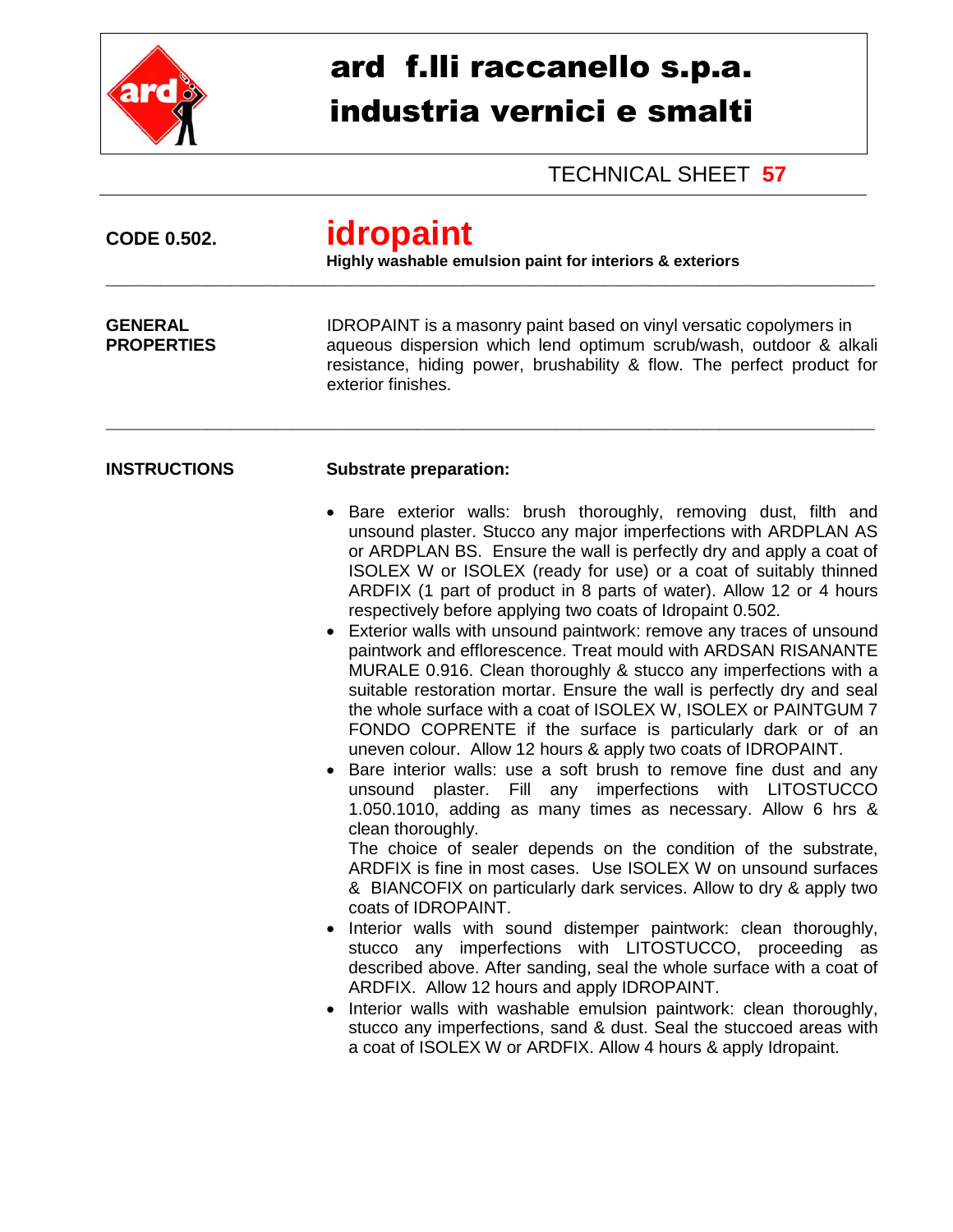## **Application:**

Apply Idropaint as follows:

- Brush: stir well, dilute at 40-50% in water volume & stir thoroughly. Apply by cross-brushing. Allow 3 hours & apply the second coat, thinning at 35-45% in water volume.
- Roller: thin at 25-30% in water volume.
- IDROPAINT 0.502. is easy to tint with the COLORATUTTO colorants 0.951.
- Do not apply at ambient or substrate temperature below +5°C or above 35°C. Avoid applying in direct sunlight. After application, exteriors must be protected against rain until perfectly dry, normally after approx. 48 hours at 20°C.
- Wash equipment immediately after use with water.
- Store in a cool, frost free premises.
- When different batches are used, it is advisable to mix the same in order to avoid any differences in the shades.
- Use products in compliance with current Health & Safety Regulations. Dispose of spent material/containers according to the same.
- IDROPAINT is compatible with the 16COLOURS & WIZARD tinting systems.

Refer to the PSDS for further details. \_\_\_\_\_\_\_\_\_\_\_\_\_\_\_\_\_\_\_\_\_\_\_\_\_\_\_\_\_\_\_\_\_\_\_\_\_\_\_\_\_\_\_\_\_\_\_\_\_\_\_\_\_\_\_\_\_\_\_\_\_\_\_\_\_\_\_\_\_\_\_\_\_\_\_\_\_\_\_\_\_\_\_\_\_\_\_\_\_\_\_\_\_\_\_\_\_\_\_

| $1500 \pm 50$ g/l         |                       | <b>SPECIFIC WEIGHT</b> | <b>TECHNICAL PROPERTIES</b> |
|---------------------------|-----------------------|------------------------|-----------------------------|
| $12000 \pm 1000$ cP       |                       | VISCOSITY AT 20°C      |                             |
| Vinyl versatic copolymers |                       | NATURE OF BINDER       |                             |
| <b>Satiny</b>             |                       | APPEARANCE OF FILM     |                             |
| <b>Class 2</b>            | EN 13300              | <b>WASH RESISTANCE</b> |                             |
| White                     |                       | <b>COLOUR</b>          |                             |
| 2 hrs                     | <b>TOUCH DRY</b>      | DRYING AT 20 °C        |                             |
| 24 hrs                    | <b>THROUGH DRYING</b> |                        |                             |

**YIELD** The two-coat painting cycle implies a coverage of approx. 6 m<sup>2</sup>/l. Said coverage refers to smooth substrates with medium absorption; it is best to determine the same by testing on the specific substrate.